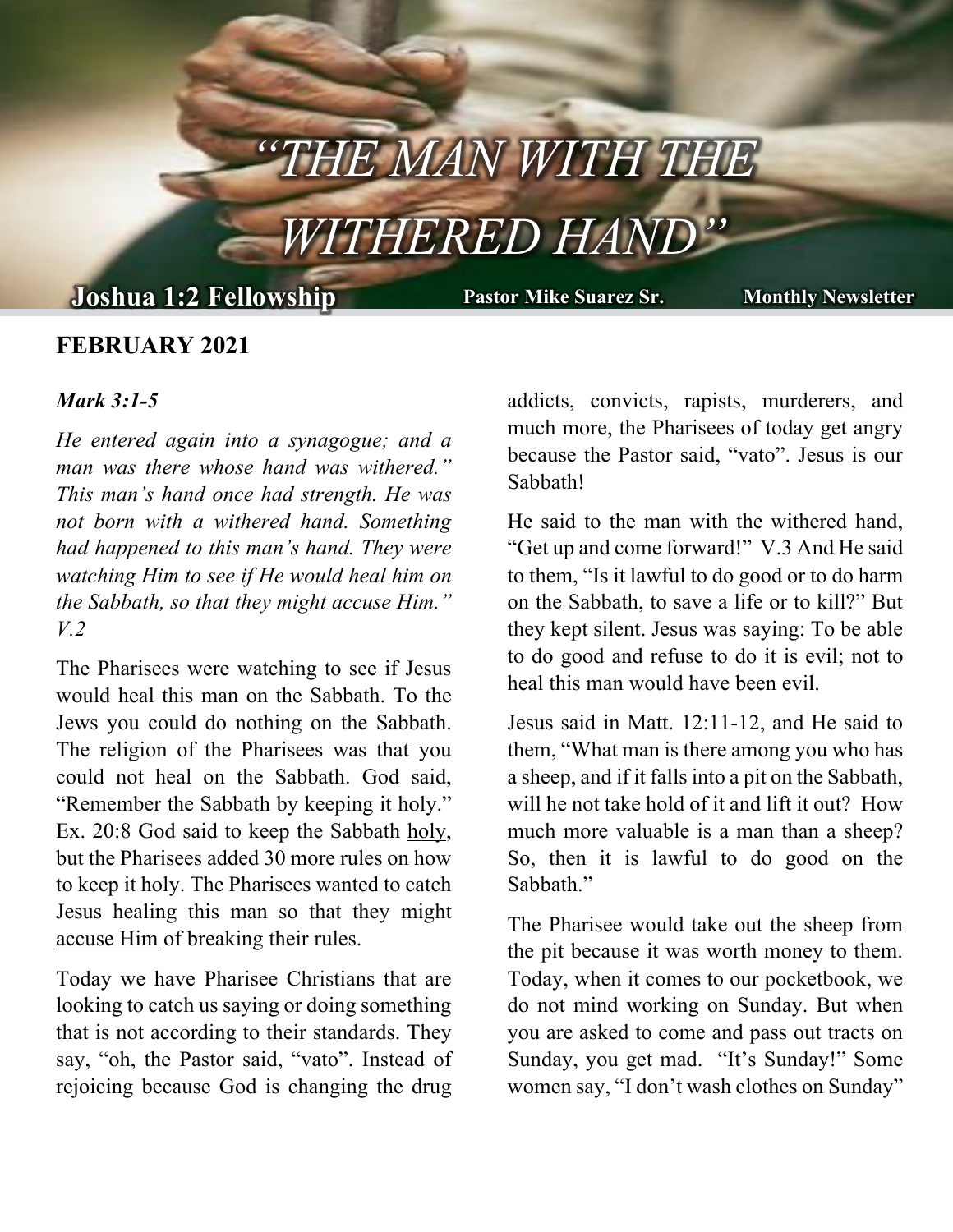- but they gossip on Sunday. Some men say, "I don't do nothing on Sunday" - but they lust at the women on Sundays. Which is worse on Sundays! Lusting at the women and gossiping? "After looking around at them with anger, grieved at their hardness of heart, He said to the man, "Stretch out your hand". And he stretched it out, and his hand was restored." V.5 Jesus told the man to stretch out his hand and when he **OBEYED** his hand was restored. The miracle, healing, and restoration took place when the man obeyed Jesus! The man with the withered hand is a picture of the modern-day church. You and I might not have a withered hand but some of us have something else that is withered in our lives.

# **MANY CHRISTIANS HAVE THE "JOY OF THEIR SALVATION" WITHERED**



We used to be happy because we were saved. There was joy, happiness and laughter overflowing from within your inner being. Now, the joy has dried up. We are not happy anymore! Now, you walk around with a frozen face. You do not laugh anymore because you are afraid your face might crack. The reason you lost that joy is because you have a broken relationship with Jesus.

## **MANY CHRISTIANS HAVE THEIR MARRIAGE WITHERED.**



When you first got married you wanted to be with your

took your wife with you. Before you got married you would spend hours talking to her on the phone. You wanted to talk to her every day. Today, you have lost your love for your spouse. You say, **"I DON'T LOVE MY WIFE"** anymore. Do you know why your love for your wife is dried up? Because you got away from Jesus! When you first got married Jesus was number One in your home. Now your job has taken first place.

You have neglected:

- v Jesus
- v Church
- **❖** Bible Study

 $\triangle$  Prayer - and money is your god now. This is the reason your marriage is failing. Your marriage is withered or dried up!

## **MANY CHRISTIANS HAVE THEIR ANOINTING WITHERED**

The reason that the anointing has withered is because you have lost that relationship with